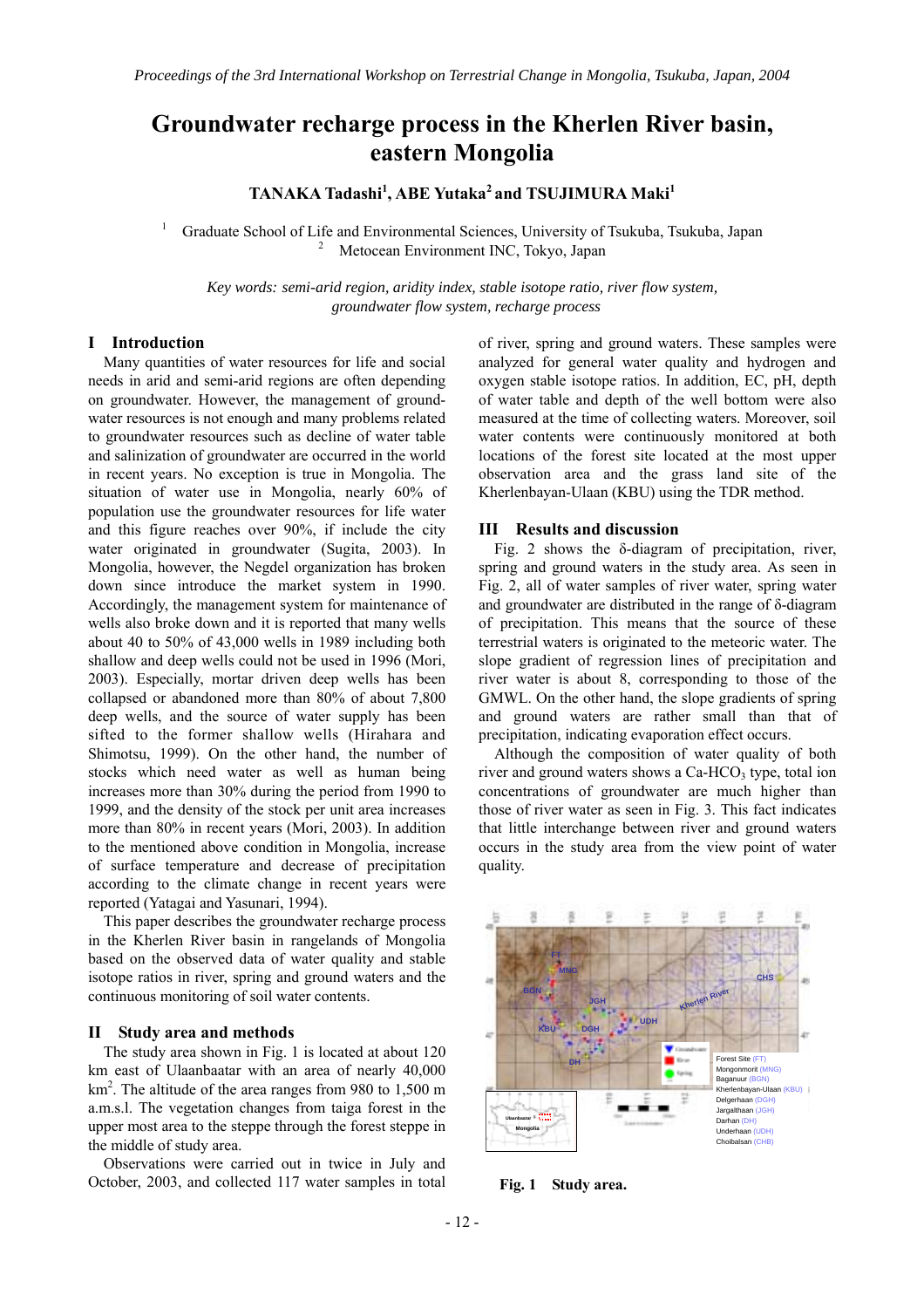

**Fig. 2 δ-diagram of precipitation, river, spring and ground waters.** 



July and October, 2003

**Fig. 3 Composition of water quality of river and ground waters.** 



**Fig. 4 Recharge altitude of Kherlen River**  water estimated from the altitude effect of  $\delta^{18}$ O **of precipitation.** 

Recharge altitude of Kherlen River water was estimated based on the data of altitude effect of stable isotope ratios of precipitation and those of river water as shown in Fig. 4. Estimated recharge altitude of Kherlen River water ranges from 1,750 to 2,500 m a.m.s.l., indicating that the main stream water of Kherlen River is recharged by the precipitation fallen in the upper most

area of the Kherlen River basin. The inter-annual change of Kherlen River discharge from 1990 to 2003 indicates that there is no increase of discharge in the lower reach from the Baganuur (BGN) station at where the altitude is about 1,350 m a.m.s.l. In addition to the fact mentioned above, changes of  $\delta^{18}$ O and d-value of river water along the main stream reach of about 300 km distances in the study area indicate that discharge loss occurs due to the evaporation from the river water surface. These facts mean that the interchange between river and groundwater in the study area is not so much actively.

The relationship between Cl<sup>-</sup> concentration and the d-value of groundwater shows that the Cl concentration increases with the decline of d-value, indicating there occurs the condensation of Cl- ion due to the evaporation effect. Furthermore, the relationship between the concentrations of  $HCO<sub>3</sub>$  and the tritium of river and ground waters shows the trend that the concentration of HCO<sub>3</sub> increases according to the decrease of tritium concentrations. These relationships among water qualities mean that every data of Cl concentration,  $HCO<sub>3</sub>$ concentration and d-value could be used as a good tracer for considering the groundwater flow system in the study area.

Fig. 5 shows the groundwater flow system along the cross section of northeast-southwest direction originating from the Kherlen River at near the Darhan east based on the data of spatial distribution of water quality and stable isotope ratios. This figure shows that the relationship of interchange between river and ground waters in the study area is restricted to a very narrow extent of 2 to 10 km distances from the river channel. Furthermore, the flow system of shallow groundwater in the grass land of the study area prevails local flow system depending on the relief of the topography with a few components of the regional groundwater flow system over the entire grass land. Many wells distributed on the grass land are usually ducked in a small depression area with several 100 m scales in distance. Therefore, in those sallow wells the possibility is high to use the water supplied from these very narrow areas.

Fig. 6 shows the  $\delta$ -diagram of groundwater in each region. This figure indicates that values of  $δD$  and  $δ<sup>18</sup>O$ of groundwater in each region distribute in a rather round range on the diagram. To indicate the aridity condition of each region, the Aridity Index (AI) is shown on the figure. AI is defined as,

$$
AI = P / RET
$$
 (1)

where P is the mean annual precipitation (mm) and PET the Penman mean annual potential evapotranspiration (mm) (UNESCO, 1979; Simmers, 2003), viz.:

AI < 0.03: hyper-arid region  $0.03 < AI < 0.20$ : arid-region  $0.20 < AI < 0.50$ : semi-arid region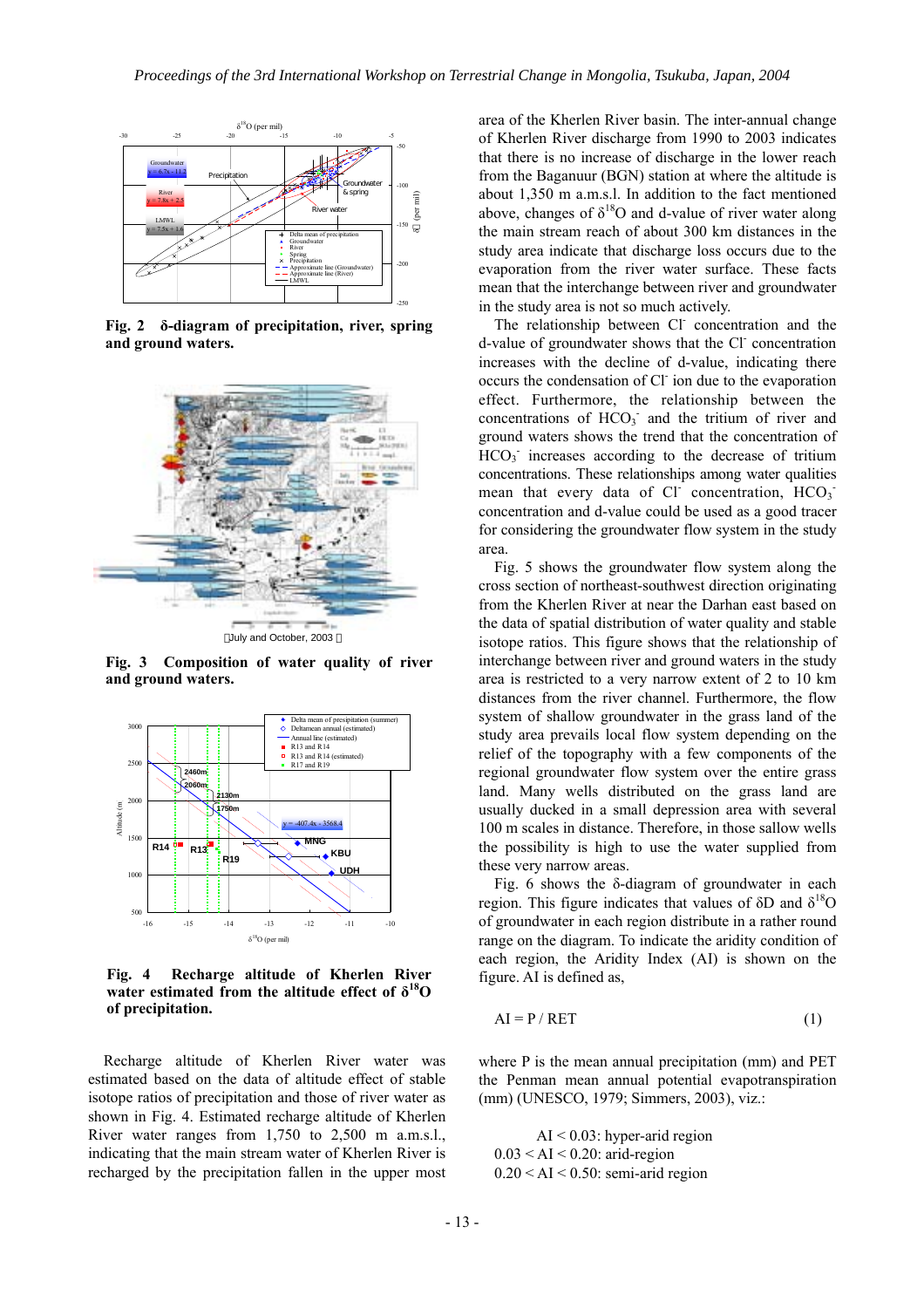In this study, the figure of AI in each region shown on the figure was determined by the corresponding data of mean monthly value in 1988. It is obvious that the study area is defined as a semi-arid region and the aridity condition in south regions of the study area such as the Darhan (DH) and the Underhaan (UDH) is more stronger than those of the north regions. Furthermore, Fig. 6 indicates the fact that the stable isotope ratio in the region with high aridity condition shows relatively low value comparing with those in the region showing the opposite aridity condition. In general, stable isotope ratios of soil and ground waters have a tendency to shift in more high value due to the condensation effect of evaporation according to increase the aridity condition. However, the result represented in Fig. 6 shows the reverse tendency of the relationship between the stable isotope ratio and the aridity condition in the study area. The results suggest that there is a possibility to occur the different recharge process depending on the degree of the aridity condition even within the same semi-arid region.

Figs. 7 and 8 show the time variation of soil water contents in July and August, 2003 at the forest site (FT, AI: 0.81) and the grass land site (KBU, AI: 0.51), respectively. Time variation of soil water contents was determined based on the data of 6 hours' average value in a day. At the forest site, it can be seen the increase of the soil water content to a depth of about 1 m following after the total rainfall amounts of 20-30 mm, indicating the percolation process will occur to reach deep depth corresponding to the measure of above mentioned rainfall amounts. On the other hand, at the grass land site of KBU, where the aridity condition is relatively high, the measure of total rainfall amounts of 20-30 mm could not cause the percolation to reach more deep depth, but affect increasing the soil water contents only in a very shallow surficial layer as seen in Figs. 7 and 8.



**Fig. 5 Estimated groundwater flow system in around the Darhaan east.** 



**Fig. 6 δ-diagram of groundwater in each region.**



**Fig. 7 Time variation of soil water contents at FT and KBU in July, 2003.**